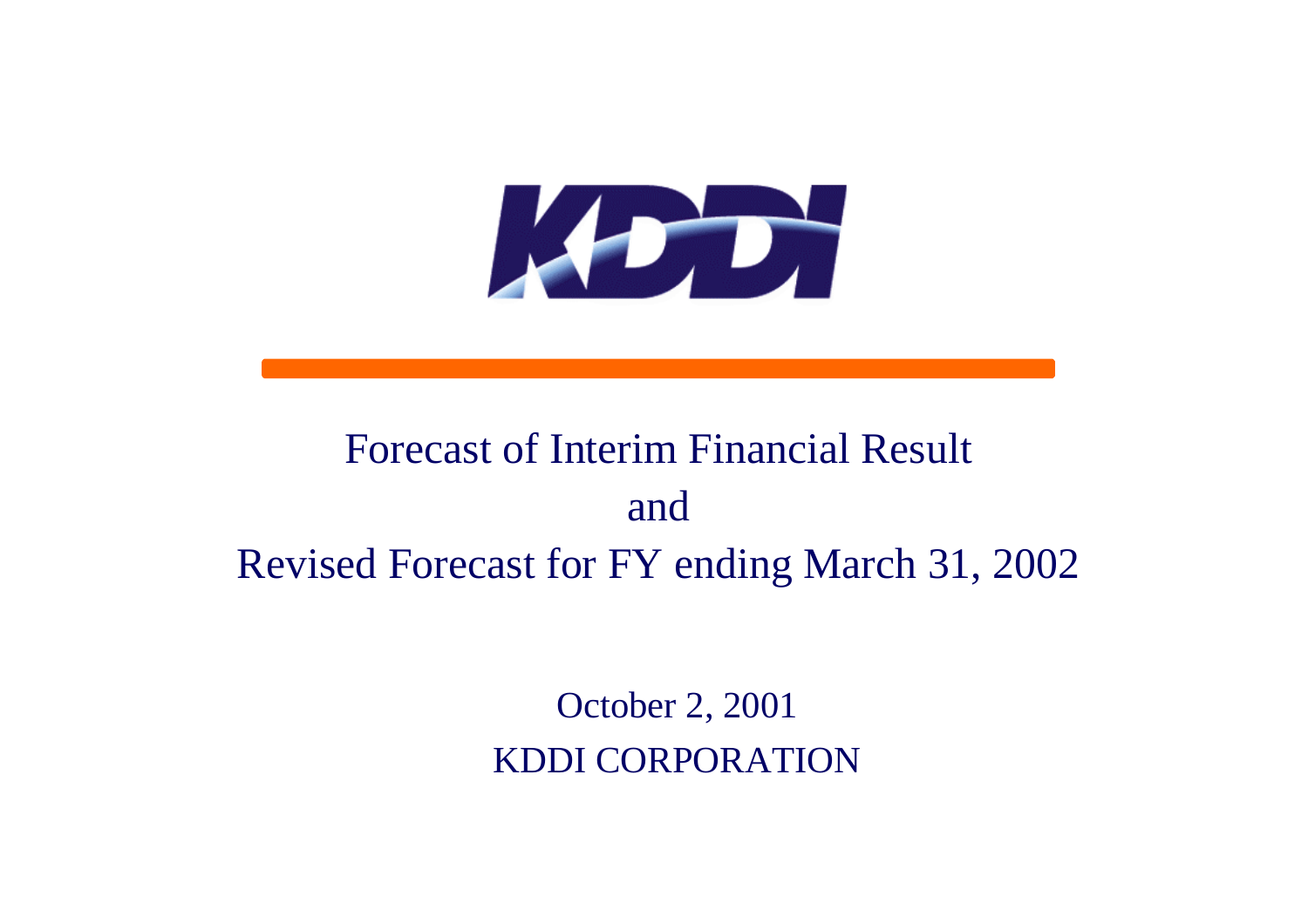## **Disclaimer**



**Certain statements made in the course of this presentation, including those related to the development of our products, our strategy and the future of our business, are forward looking and involve a number of risks and uncertainties. All forward-looking statements included in this presentation are based upon information available to the company as of the date hereof and the company assumes no obligation to update any such forward-looking statement.**

**Actual results could differ materially from the company's current expectations due to a number of factors including but not limited to, economic conditions, competitive environment and the success or failure of newly introduced services.**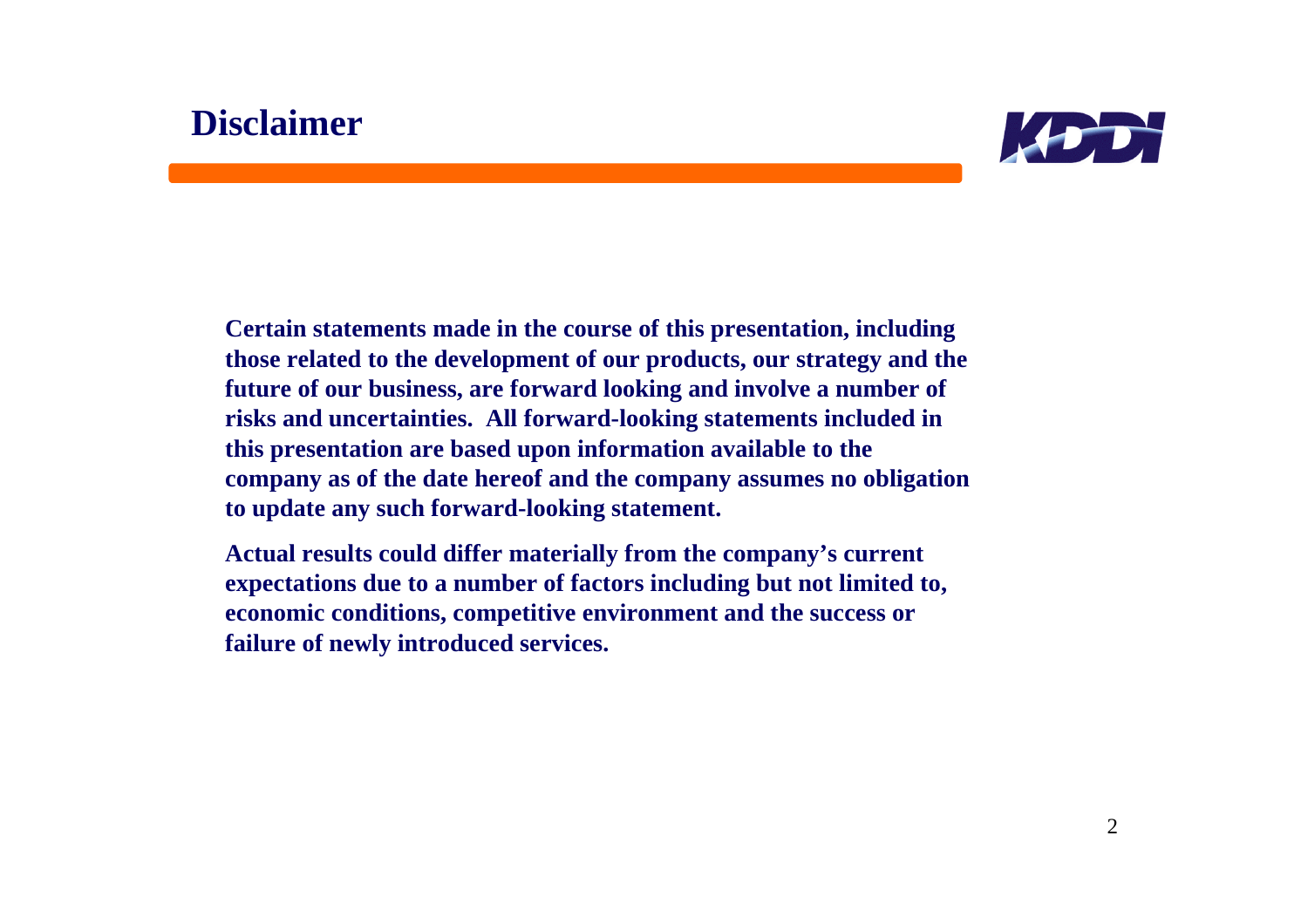## **Forecast of Interim Consolidated Financial Result for FY ending March 31, 2002**



**Operating Revenue Ordinary Income**



Note: Figures of 99/9 and 00/9 are 3-Company (DDI, KDD and IDO) total.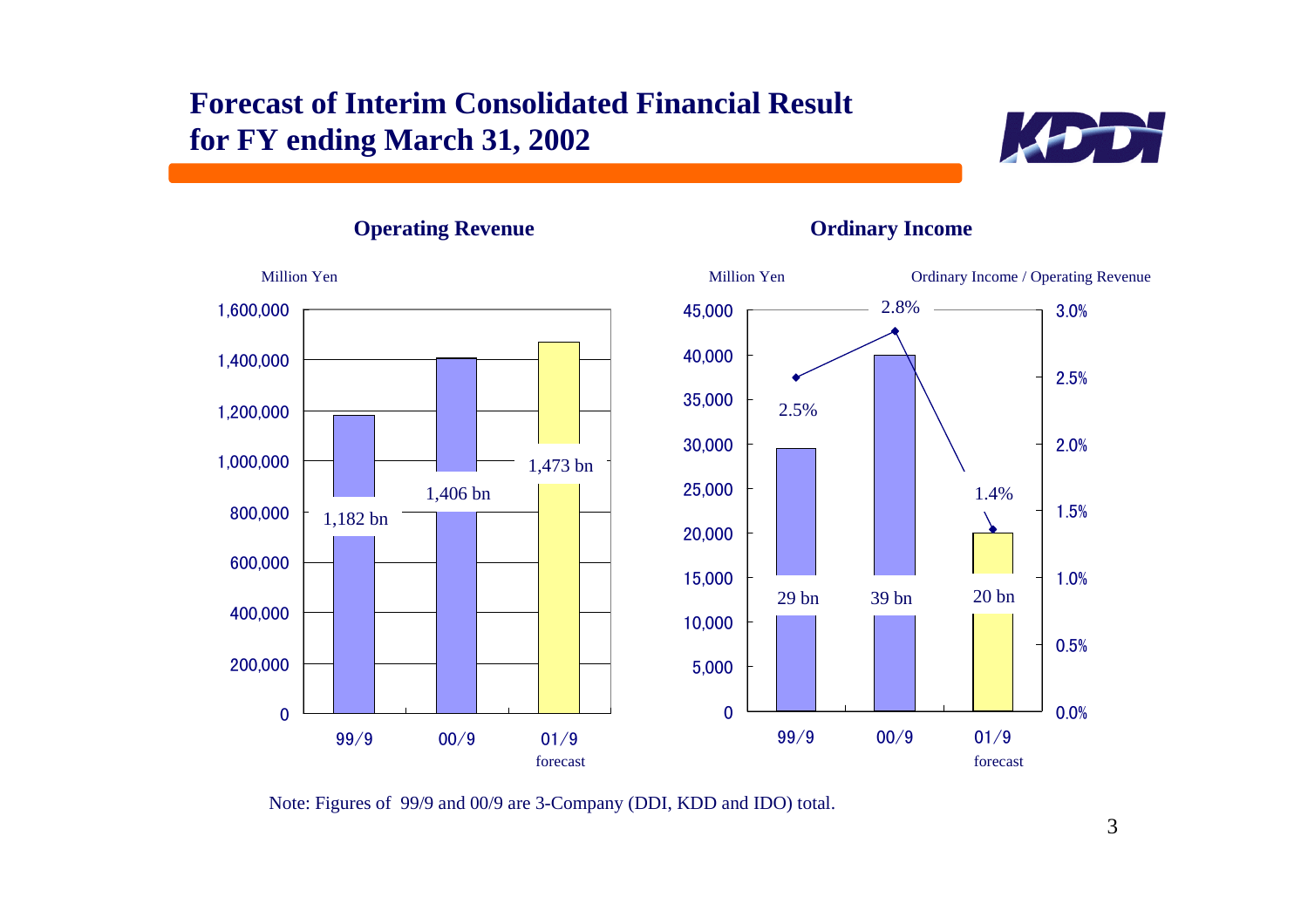## **Revised Forecast of Consolidated Financial Result for FY ending March 31, 2002**





**Operating Revenue Ordinary Income**

Note: Figures of 00/3 and 01/3 are 3-Company total.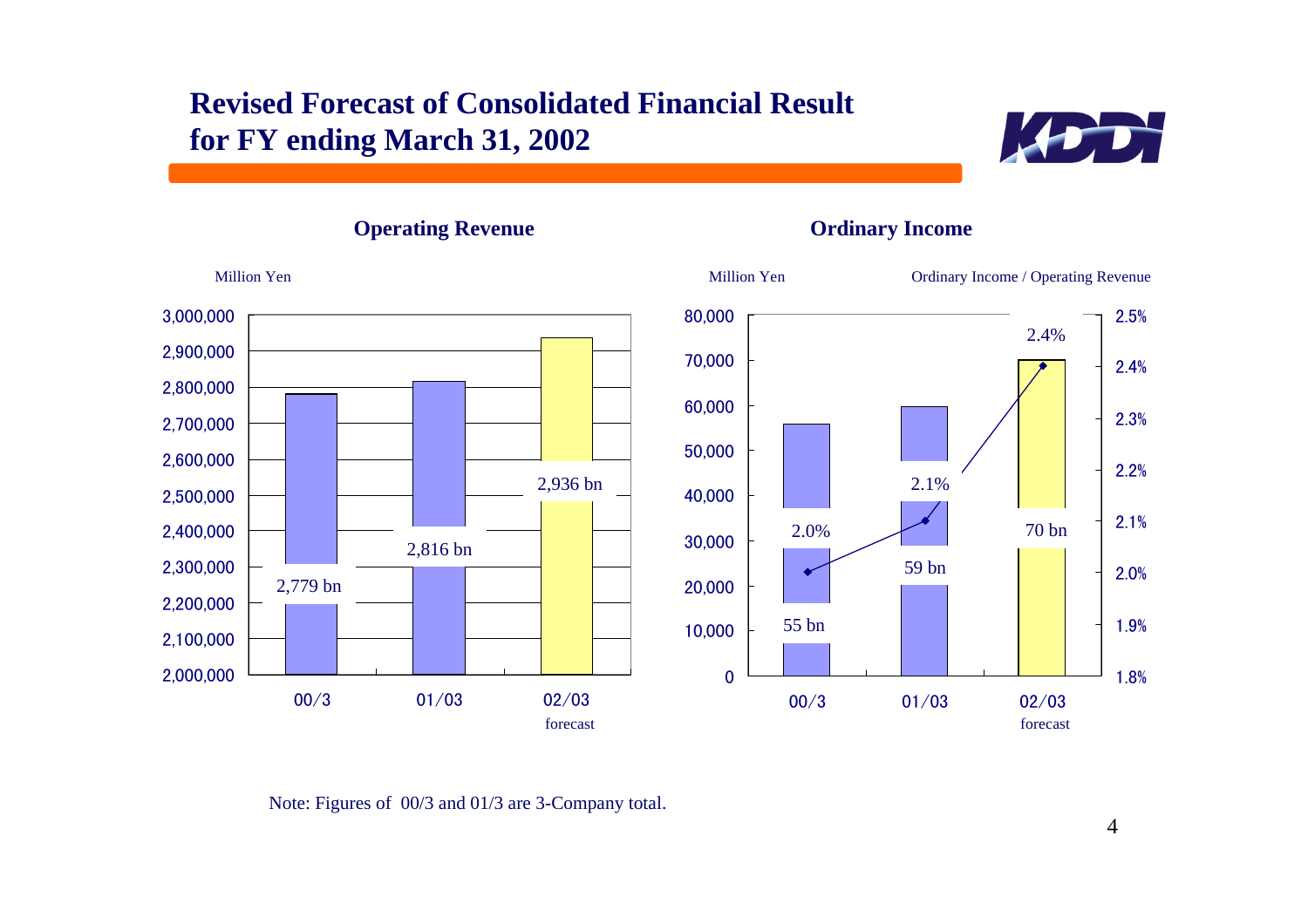## **KDDI Non-Consolidated**



**Operating Revenue Ordinary Income**



Note: Figures of 00/3 and 01/3 are 3-Company total.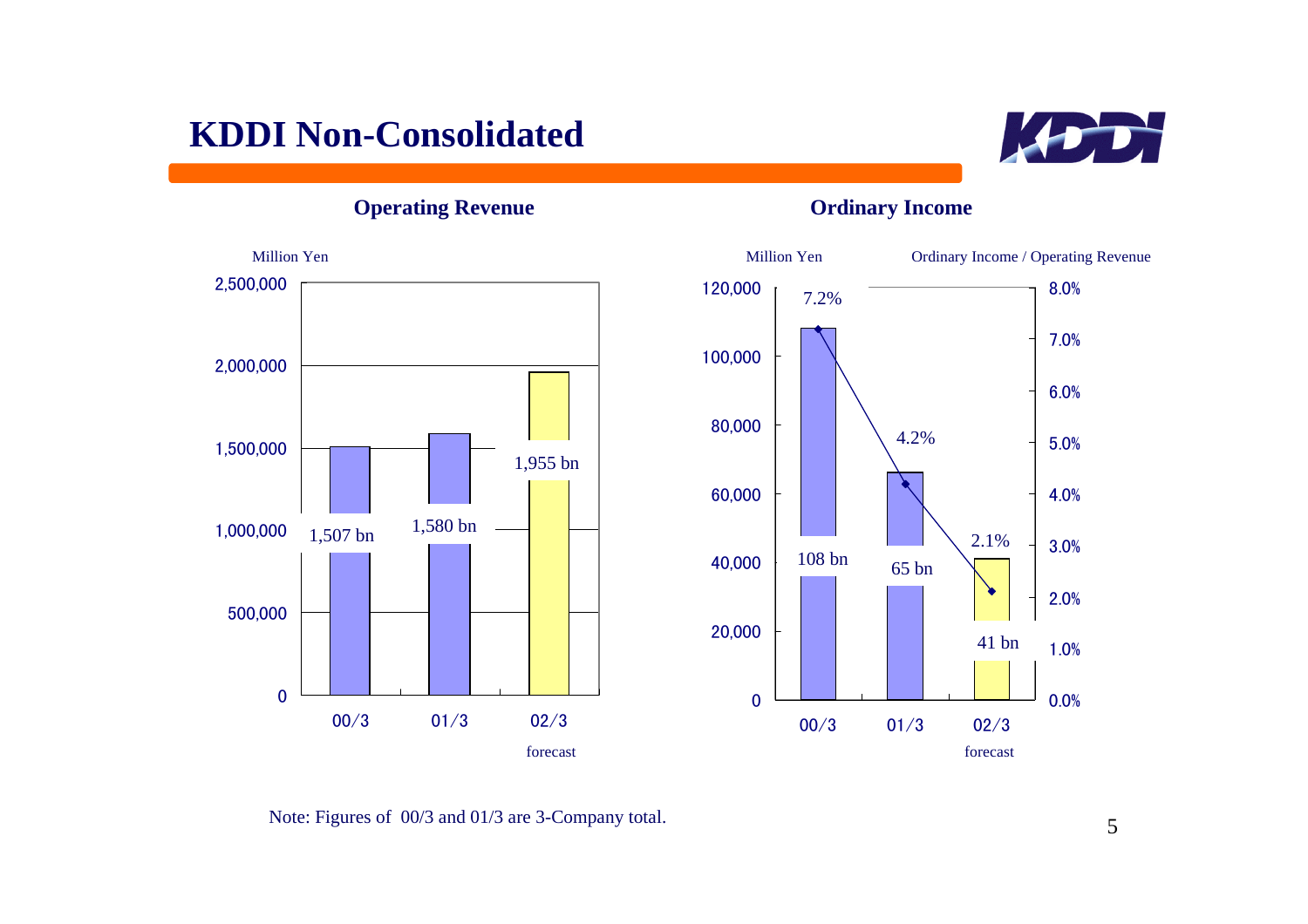## **"au" Business Total (KDDI+au+Okinawa)**



**Operating Revenue Ordinary Income**



 Note: KDDI's profit/loss regarding non-telecom business to au CORPORATION are included in figures of "02/3 forecast" and not included in figures of "00/3" and "01/3".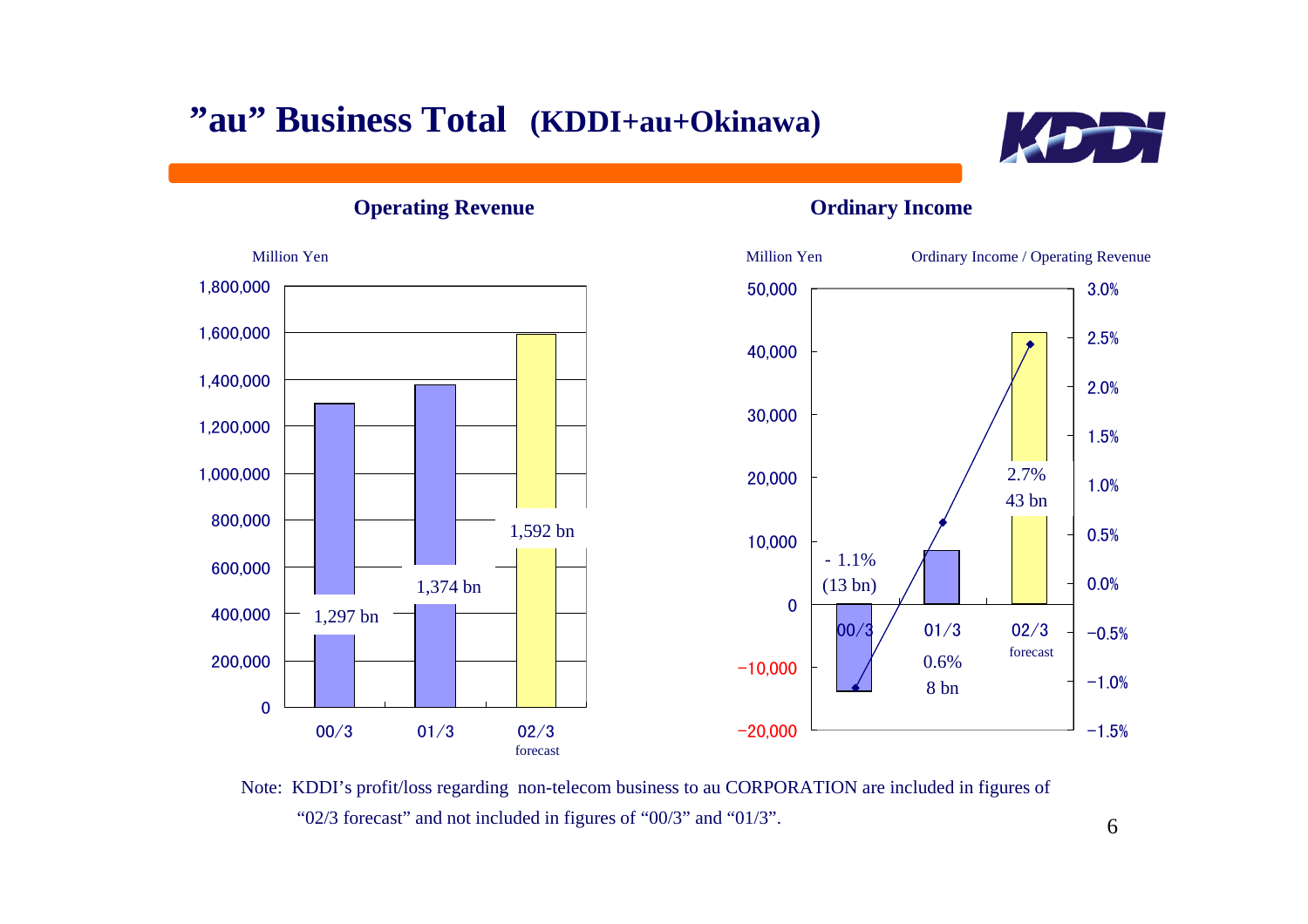## **3 Tu-Ka Companies Total**



### **Operating Revenue Ordinary Income**



 Note: Figures of "00/3" includes result of 1st half in 00/3, though 3 Tu-Ka companies were consolidated from 2nd half of 00/3.

7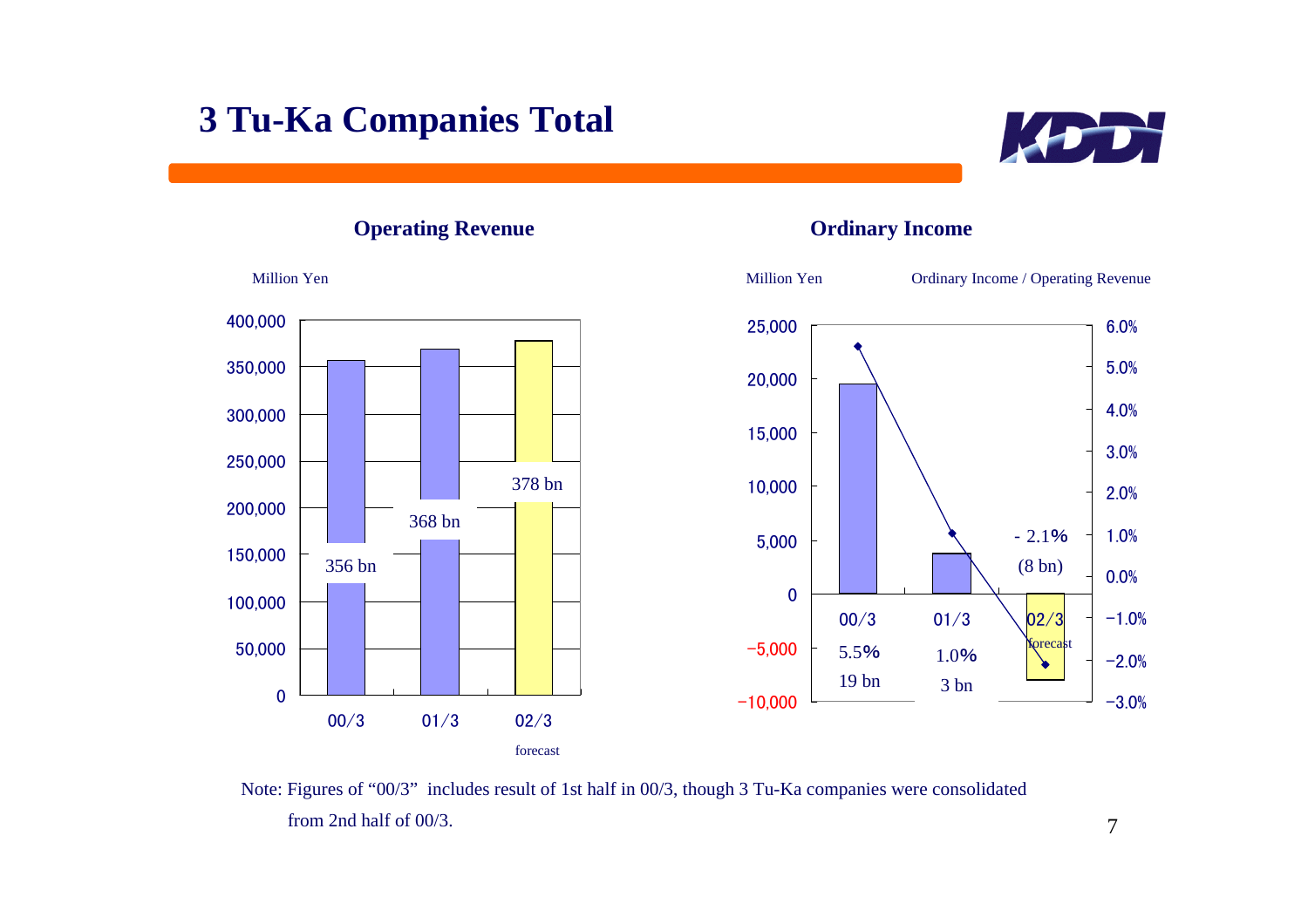



### **Operating Revenue Ordinary Income**



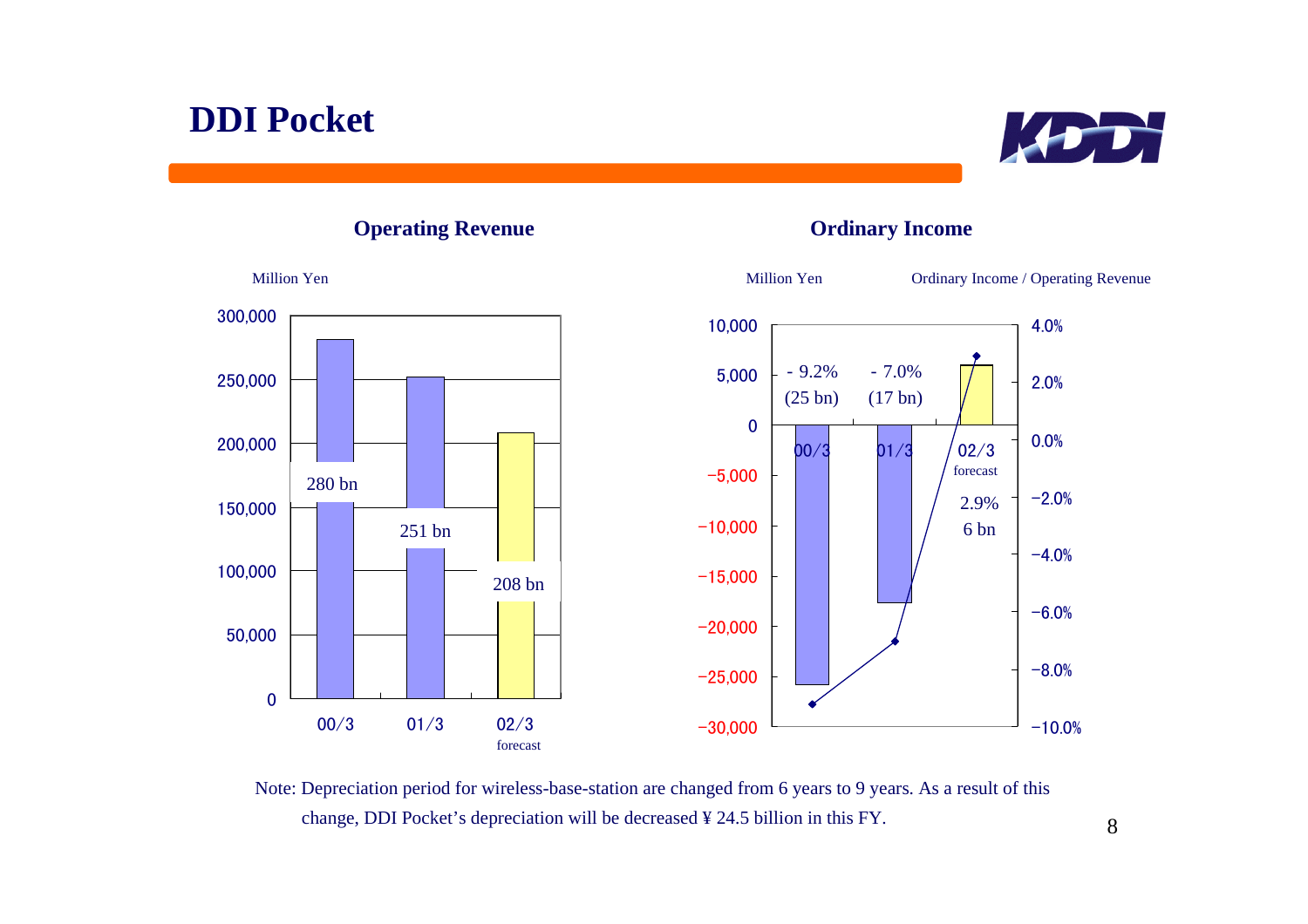## **Other Subsidiaries Total**



**Operating Revenue Ordinary Income**





9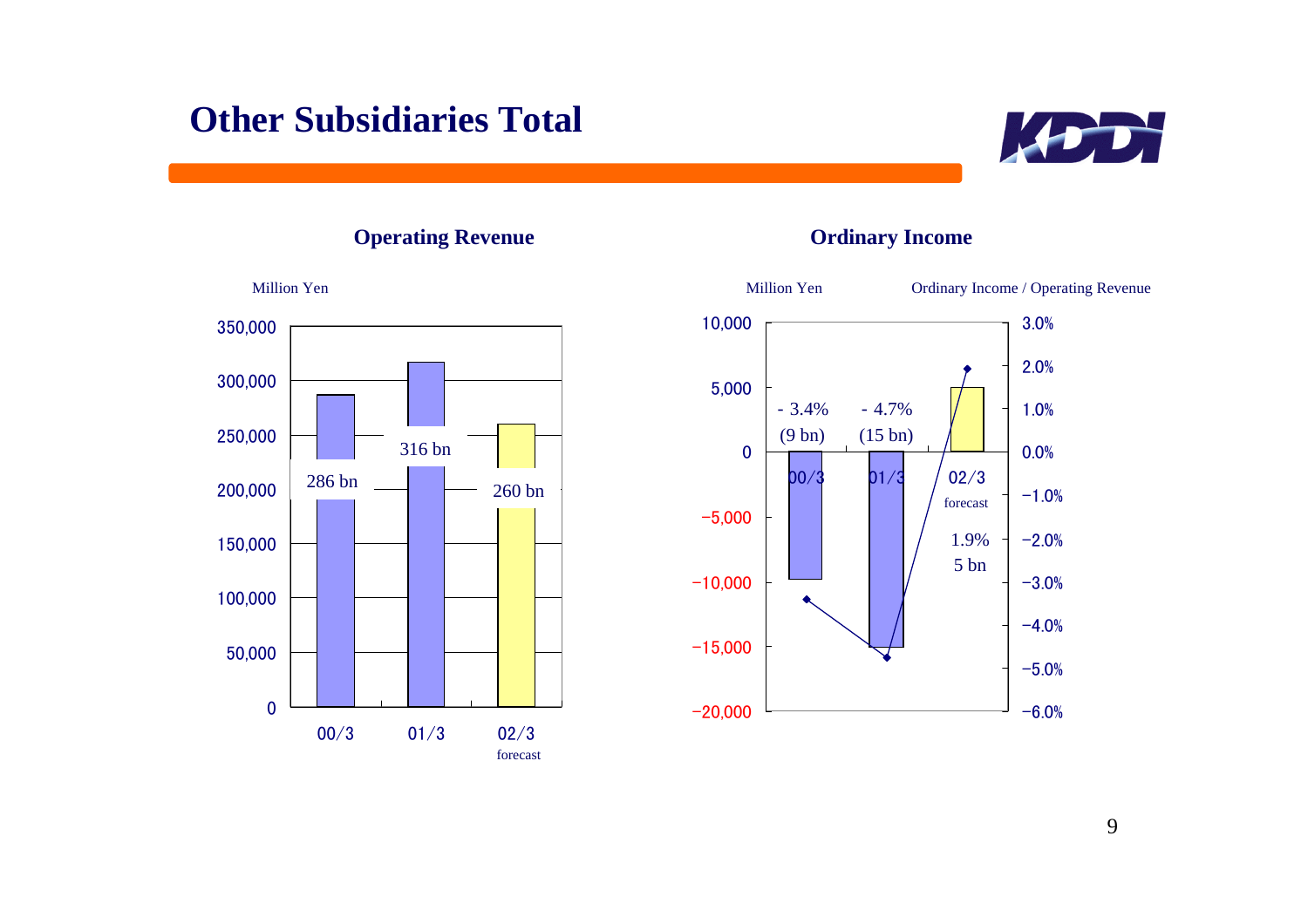## **Free Cash Flow / Interest-bearing Debt**



**Free Cash Flow**

**Interest-bearing Debt**



 Note 1: Figures of "00/3" and "01/3" for free cash flow and "end of 00/3" for interest-bearing debt are 3-Company total.

 2: Figure of "end of 02/3 forecast" for interest-bearing debt has not reflected the effect of the securitization of assets announced in 25th of September by KDDI.

10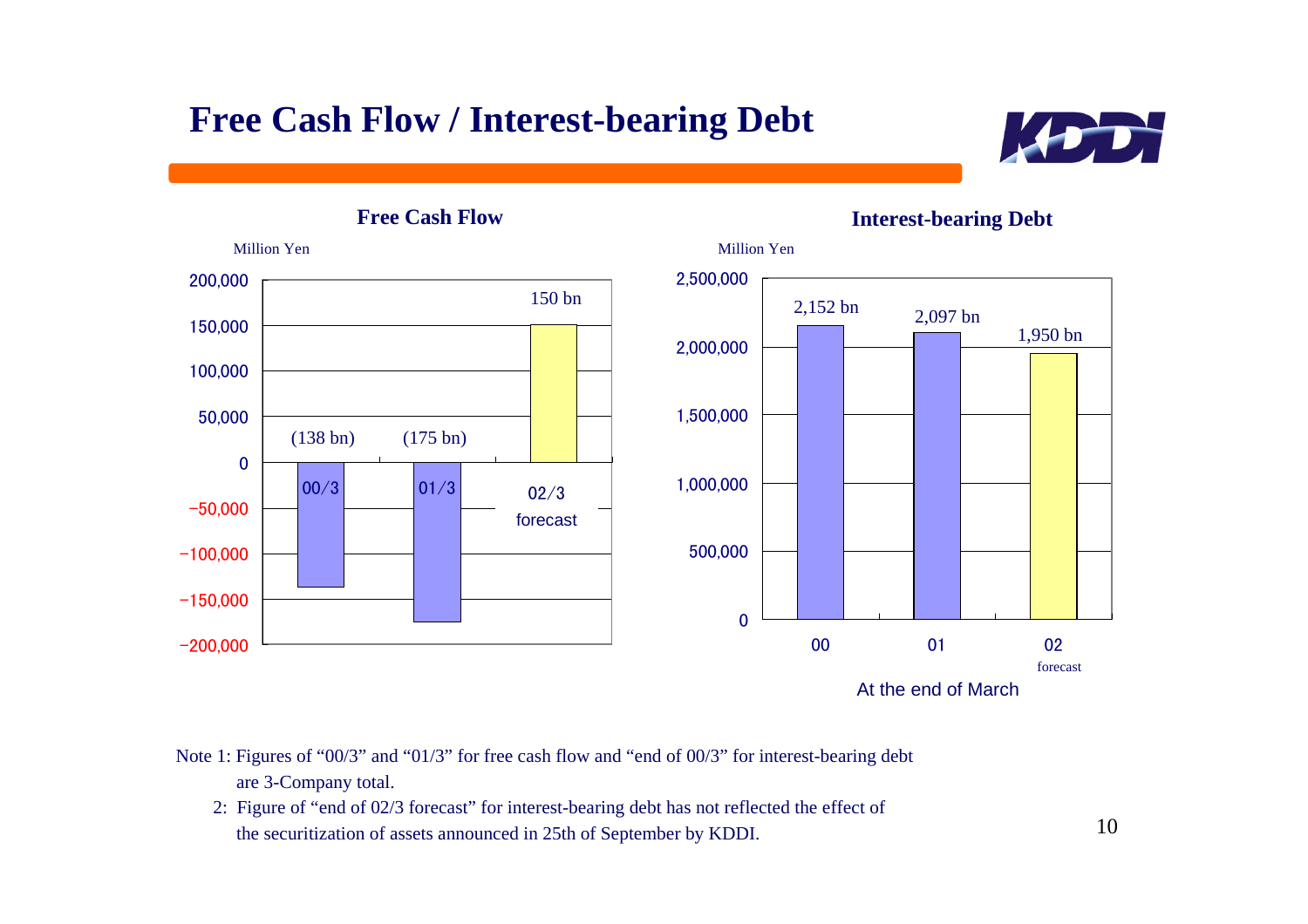



### **"au" Subscriber and Market Share**



**Monthly Net addition**

### At the end of March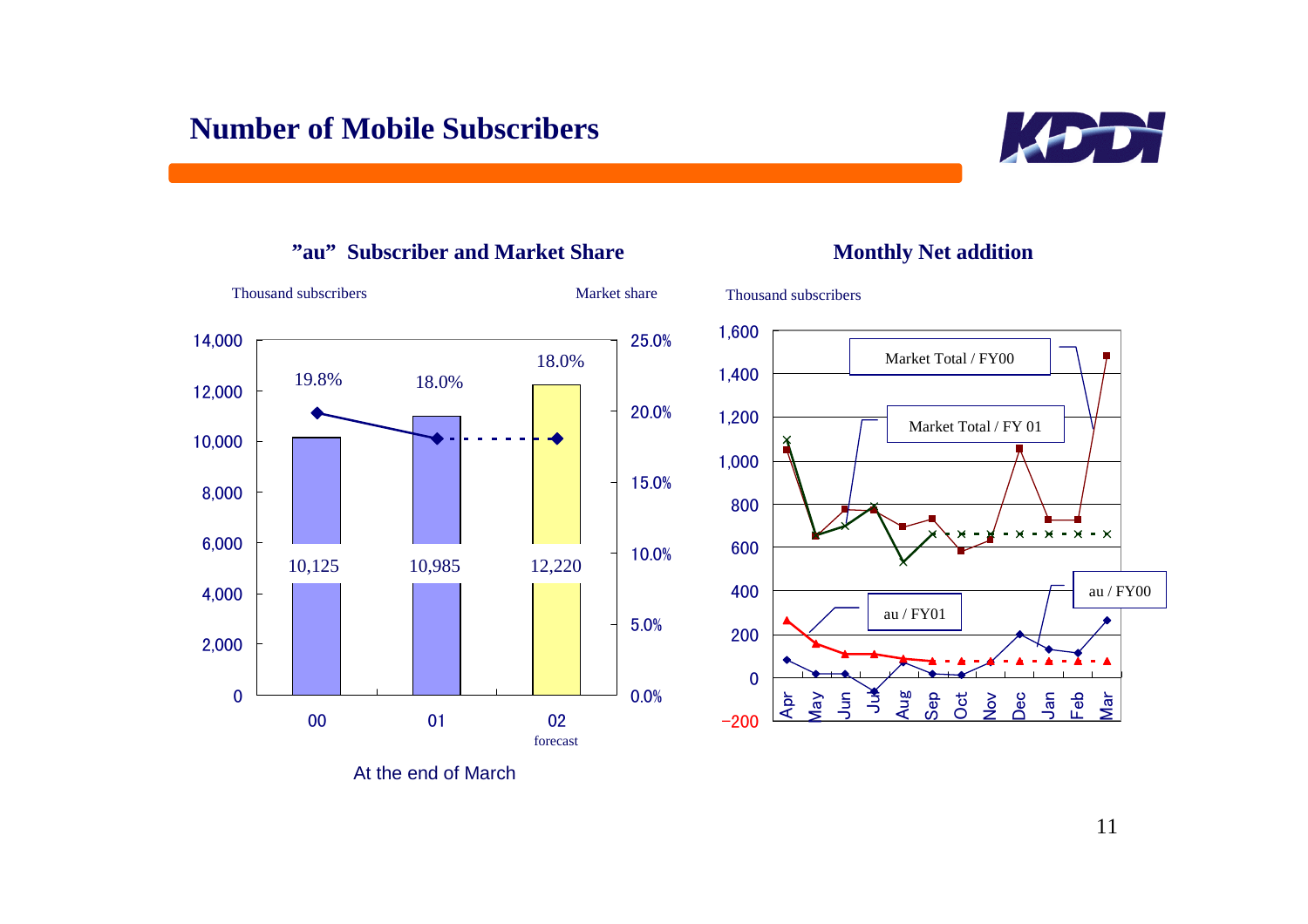## **ARPU**/**MOU**



**MOU**



### **Revise ARPU Forecast**

Upper : Data ARPU、Lower: ARPU excluding Data ARPU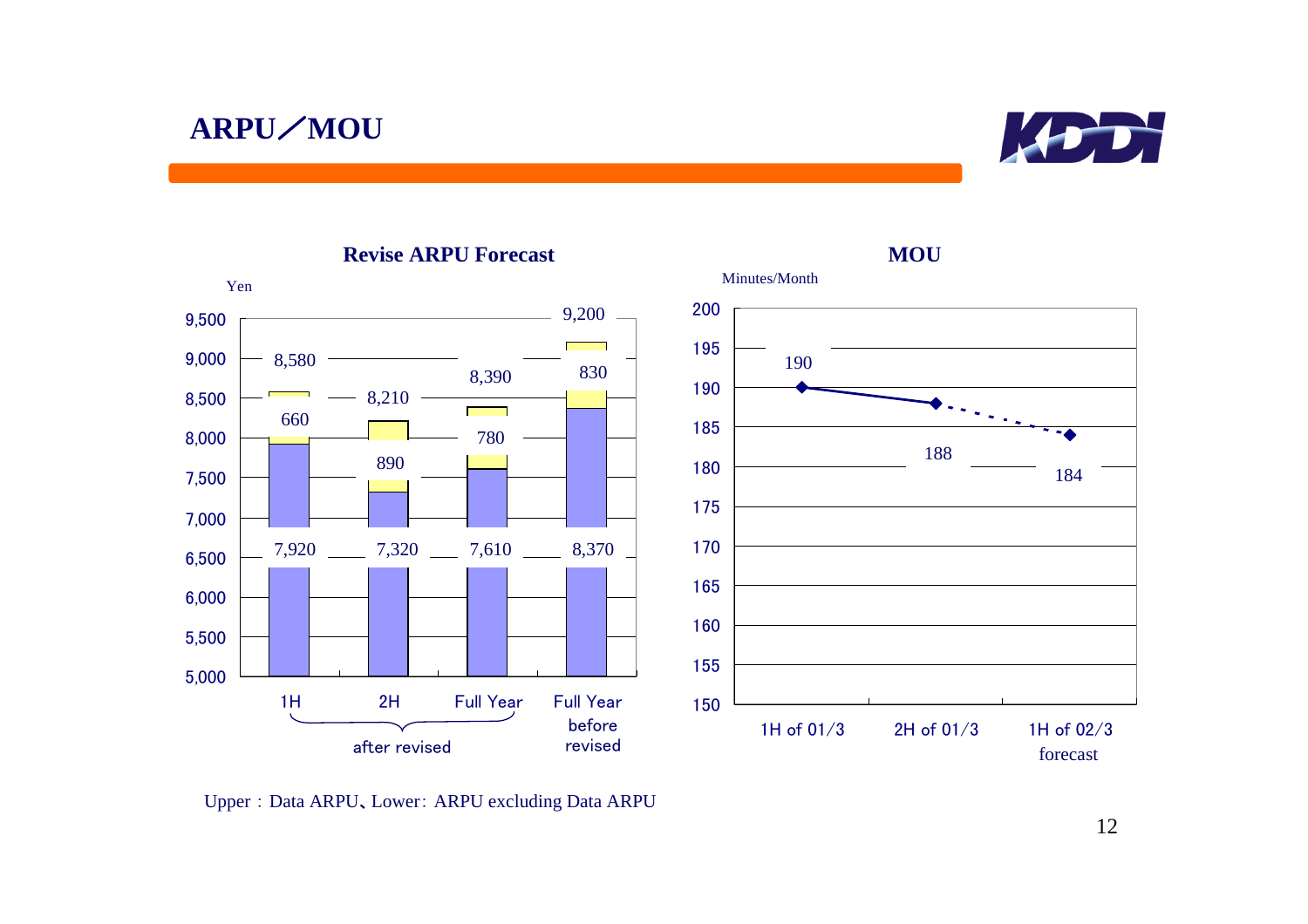